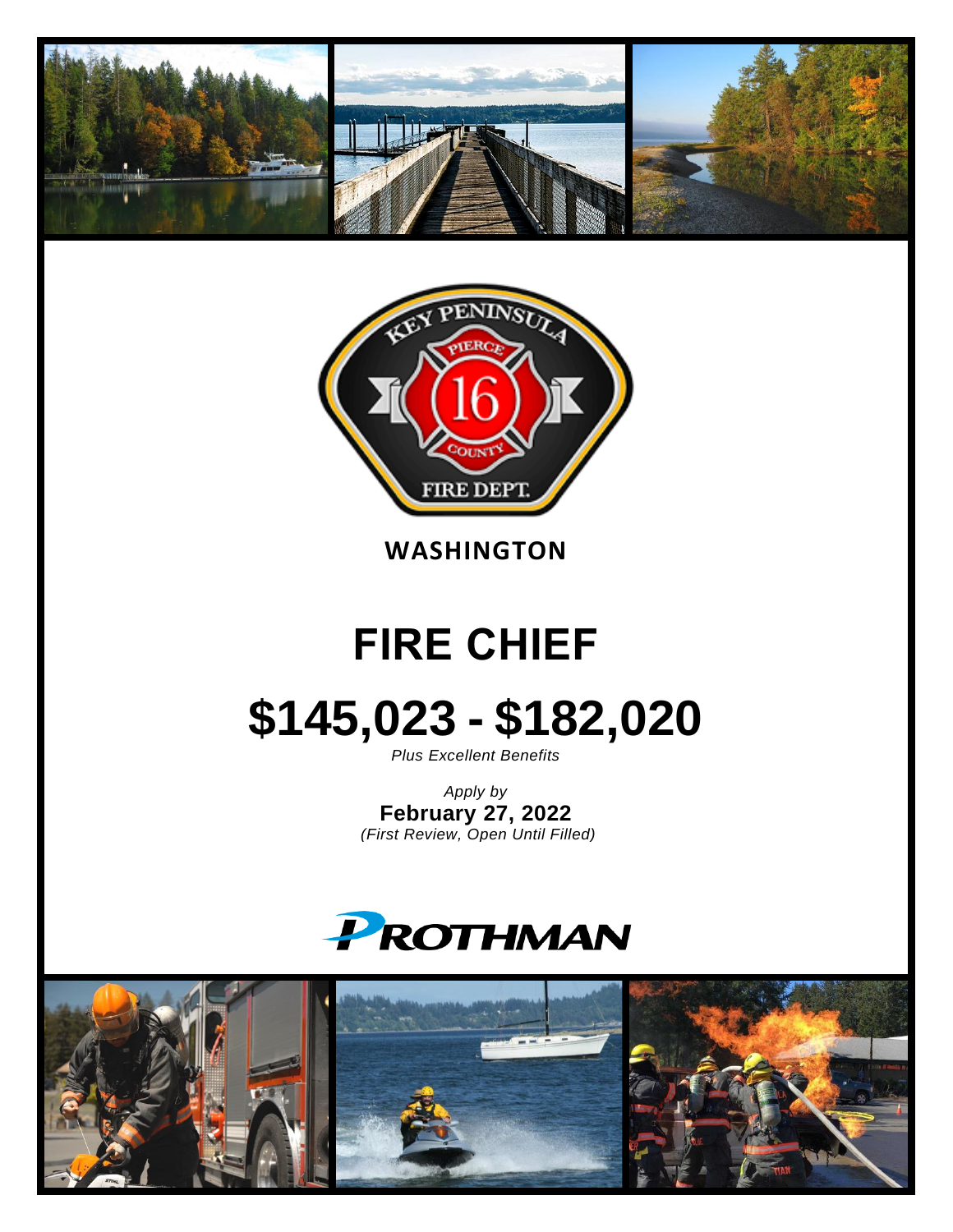#### **WHY APPLY?**



Surrounded by water on three sides in the south basin of the Puget Sound, Key Peninsula is strategically located between the cities of Tacoma and Gig Harbor to the east, Shel-

ton to the west, and Olympia to the south, offering a quiet rural lifestyle with many urban amenities just minutes away. Residents enjoy the best the Pacific Northwest region has to offer, including spectacular natural beauty and year-round outdoor recreational activities, including hiking, skiing, boating, and more.

The ideal candidate for the Key Peninsula Fire Department Fire Chief position will be a proven fire service leader from a similar size or larger agency that can embrace the unique characteristics of a combination fire department in a small community and have experience integrating staff and building a cohesive team. The ideal incumbent will have a strong financial background, business and political acumen, experience working with volunteers, and experience working with a unionized workforce and the collective bargaining process. The Department is looking for a Fire Chief who will make a long-term commitment to the organization, be accessible and ensure all staff is treated equally, establish a strong connection with the community, and be transparent as they manage the affairs of the fire district. If you are interested in making a difference in a welcoming community that takes pride in its natural beauty and peaceful daily life and would like to lead a dedicated staff in an organization that places a high value on providing outstanding customer service, this is the position for you!





#### **THE COMMUNITY**

Situated in the northwestern corner of Pierce County in western Washington, the Key Peninsula Fire Department, also known as Pierce County Fire Protection District No. 16 serves the unincorporated communities of Home, Longbranch, Lakebay, Glen Cove, Minter, Herron Island, Wauna, and Vaughn – each a distinct and unique community with its own charm on the Key Peninsula. The peninsula is roughly 16 miles long, just under 2 miles wide at its narrowest point, and has more than 70 miles of highly accessible shoreline.

The area offers several wonderful, forested state and local parks, scenic mountain and waterfront views, a wealth of open space, and a rich agricultural and maritime history. Key Peninsula is known for its specialty shops, a vibrant artist community, nurseries, wineries, and many small-scale farms which welcome all visitors. Residents and visitors also enjoy exploring untouched forest and coastline, hiking, camping, biking, paddle boarding, windsurfing, kayaking, scuba diving, crabbing, boating, tennis, golf, beachcombing, picnicking, and more.

To the east of Key Peninsula, the City of Gig Harbor is known as a quaint, charming, and historic city having a maritime-based heritage. Private marinas, public boat docks, diverse local businesses, lively neighborhoods, active community involvement, and a strong sense of community is a source of pride. As well, nearby Tacoma is a thriving city with a revitalized downtown that caters to visitors with its waterfront activities, shopping, fine dining, theaters, award-winning architecture, world-class museums, and art galleries.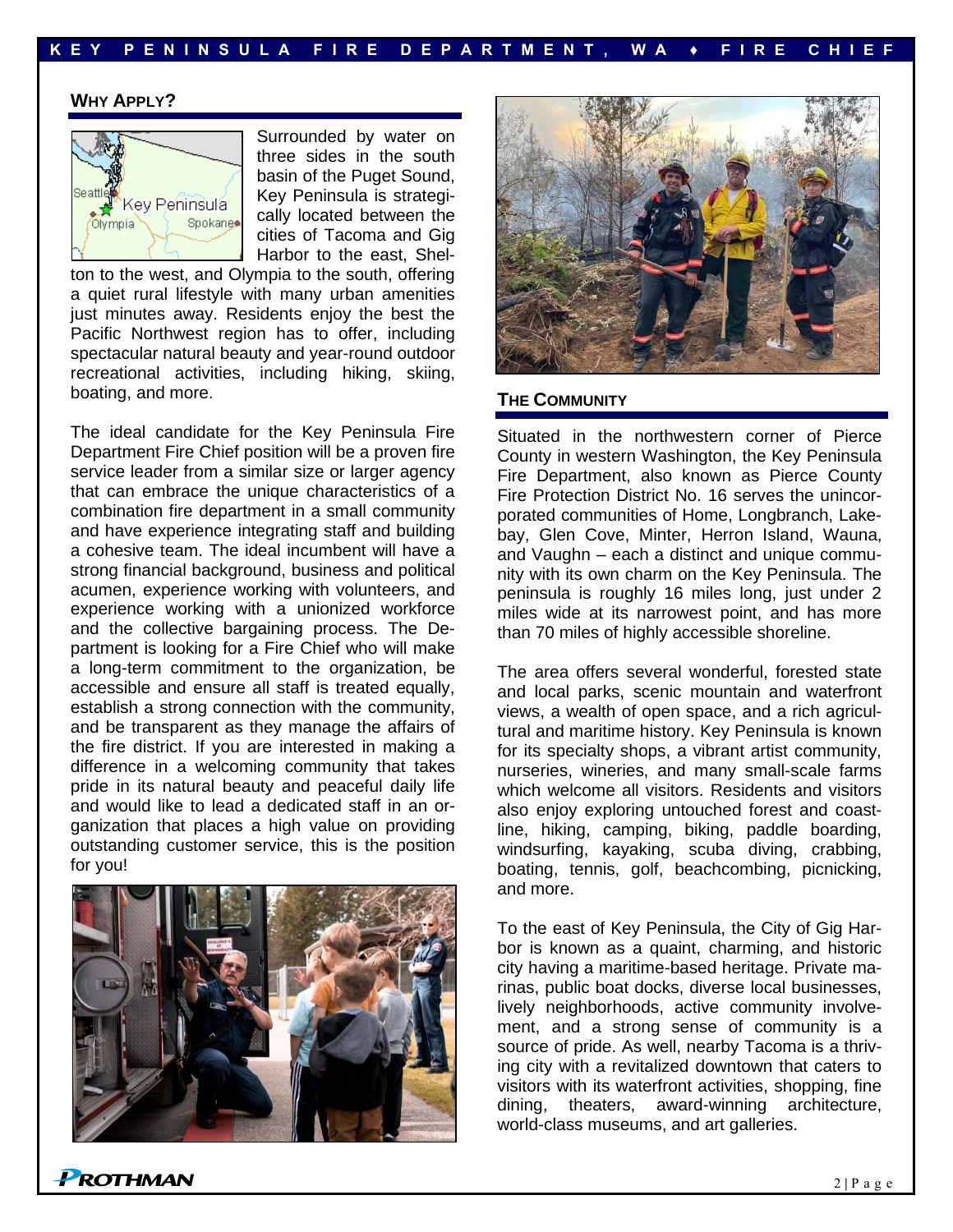Gig Harbor's cultural district is also the site of the Washington State History Museum, Museum of Glass, the Tacoma Art Museum, and America's Car Museum.

Other nearby recreational attractions and activities include golfing at Gold Mountain Golf Course and Chambers Bay - the first course in the Northwest to welcome the U.S. Open Championship, sightseeing and hiking at the 369 square-mile Mount Rainier National Park, wildlife encounters, worldclass fishing and whale watching in the Puget Sound, and skiing and snowshoeing at both Crystal Mountain Resort, and the Snoqualmie Pass Ski area, each under 2 hours away.

#### **THE DEPARTMENT**

Established in 1952, the Key Peninsula Fire Department is a combination department consisting of both career and volunteer firefighters, providing first-tier fire protection services and emergency medical transport services to the community on the Key Peninsula. The Department has a service area of approximately 65 square miles, serving a population of approximately 22,000.

Key Peninsula Fire has six fire stations, three of which are staffed full-time. Two of the staffed stations have a cross-staffed Medic Unit and Fire Engine, and the third station has a staffed engine and serves as the duty station for the Battalion Chief. The Fire Station in Key Center has administrative personnel working in the station during normal business hours and is the Department's central hub for training, administration, and communication. There are two additional unstaffed stations one of which is located on Herron Island accessible by a private ferry.



The District is governed by a board of five (5) commissioners elected to serve six-year terms, alternating election periods every two years. Commissioners define the long-term vision for the fire district and adopt policies to be implemented by staff. The District has a 2022 operating budget of approximately \$10.9 million and has 41 employees and 20 volunteers who respond to an average of 2,500 incidents per year.



#### **THE POSITION**

Reporting directly to the Board of Fire Commissioners, the Fire Chief provides guidance and direction in the overall management and administration of the Fire Department, while promoting response readiness and supporting the mission of the Fire District through effective and efficient management. For a full job description and to view the essential functions of this position, please view the attachment found [here.](https://prothman.com/JobFiles/2935/2014%20Fire%20Chief%20Job%20Description.pdf)

#### **OPPORTUNITIES & CHALLENGES**

#### **Organizational Structure**

The Fire Chief will lead a review of the Department's organizational structure to identify and address workload, reduce organizational stress, and ensure staffing needs are met while aligning with District finances. In addition, there has been a decline in the number of firefighters in the volunteer program that has been in place since the inception of the department, which is held in high regard in the community. The new Fire Chief will have an opportunity to work with the community to address the volunteer program and continue it into the future. A succession plan, supported by an emphasis on officer development and attracting and retaining volunteers will be key to preparing for the challenges of the future.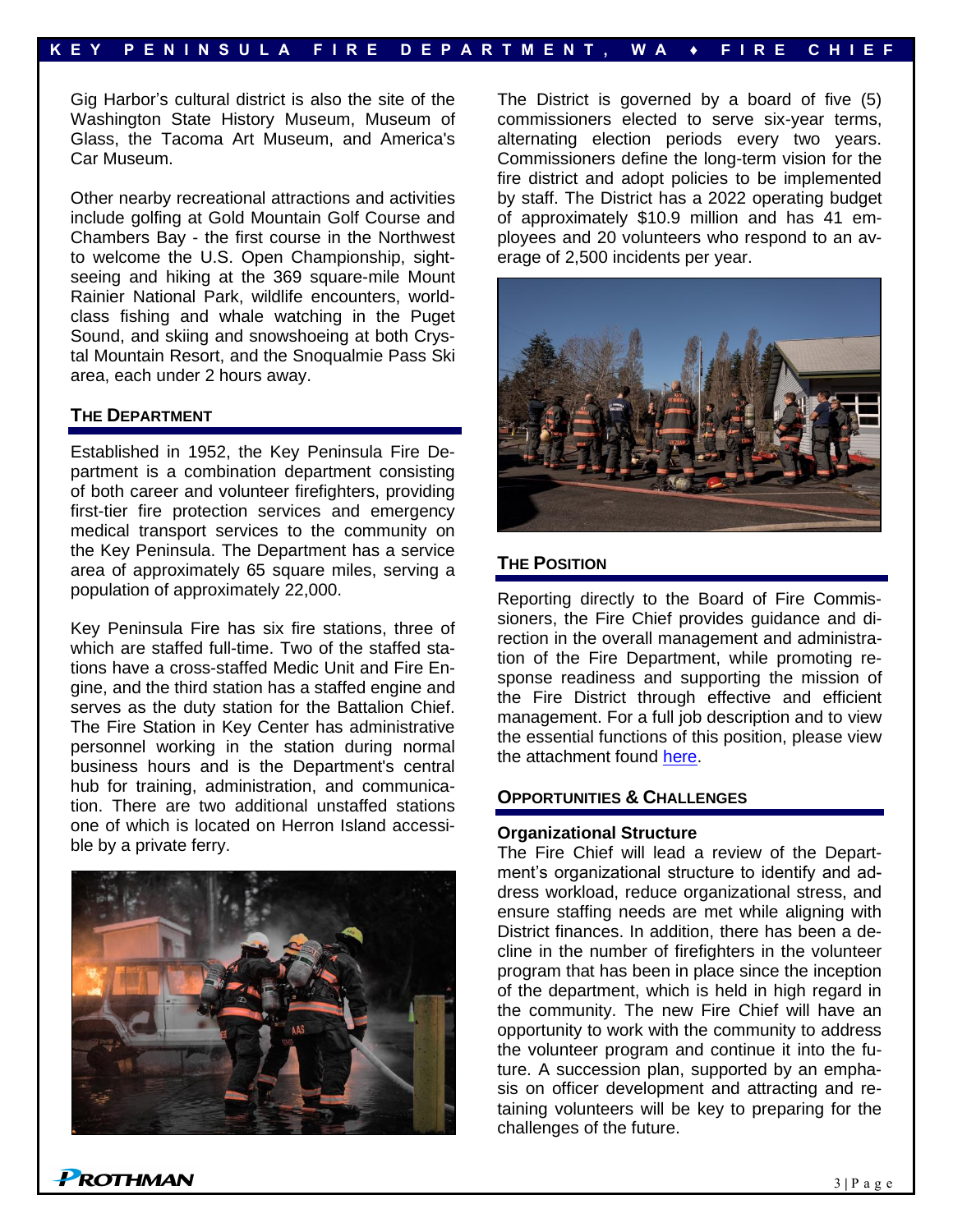#### **Long-term Financial Strategy**

The new Fire Chief will need to get up to speed on the District's finances and work with the Board to develop a long-term financial strategy to address investments made in staffing and future capital investments. The District is financed primarily by voter-approved property taxes. The new Fire Chief will need to be knowledgeable of these funding mechanisms and continue to market the value of the fire/EMS service to the community. Maintaining sufficient revenue for current levels of service and preparing for increased demands and capital expenditures will be a priority.

#### **Community Involvement**

Key Peninsula is a small, close-knit community that takes pride in its fire department. The District strives for fostering positive public relations, demonstrating transparency, and maintaining a strong working relationship within the community. The new Fire Chief must embrace these values and will need to be active in their participation. Visibility will be a key to success; an 'open door' policy is a must.

#### **Growth**

The new Fire Chief will have an opportunity to work with the Board, the organization, and the community to develop and implement a strategic plan to address the challenges of the future. The community's proximity to population and business centers in Pierce and Kitsap County is positioning the area to further develop both residentially and commercially. This growth will require the Department to meet the challenges of funding increased service demands. An important aspect of this effort will be to determine the long-term needs of the District, including the need for an updated or new headquarters fire station and vehicle replacement. Maintaining and fostering relationships with partner agencies will also be an important objective.



#### **THE IDEAL CANDIDATE**

#### **Education and Experience:**

• Graduation from an accredited college or university with a bachelor's degree in Fire Science, Public Administration, or a closely related field is desired, though not required.

• A minimum of seven (7) years of progressively responsible fire service command experience including full-time supervisory experience, with five (5) years as a Chief Officer or equivalent.

• Three (3) years' experience in labor management and relations, and three (3) years' experience as a career officer in managing fire department programs involving both career and volunteer personnel.

• Must possess Advanced Fire Aid certification or equivalency within one year of hire.

• Must demonstrate the ability to understand standard accounting principles and/or the Washington State BARS or equivalent.

• Must have or be able to obtain and maintain a valid Washington State Driver's License and proof of insurance with an acceptable driving record by date of hire and live with 15 minutes of the Fire District's response boundaries by the end of the probationary period.

• A master's degree in Fire Science, Public Administration or a related field, graduate of the National Fire Academy Executive Fire Officer Program, and five (5) years' experience as a current Fire Chief in a combination department is desired.

• Experience with fire-based ALS/BLS transport services, media and public relations or PIO duties, and experience with grant writing and alternative funding resources is also desired.

#### **Necessary Knowledge, Skills, and Abilities:**

• The ideal candidate will value making decisions that are in the best interest of the community and the members of the fire district. The new Fire Chief will lead in a manner that welcomes a diverse workforce, embraces a work environment that is firm, fair, and consistent, and will develop a team that integrates a workforce that is composed of volunteers, career, and the professional support staff.

• The delegation of work with the corresponding authority and responsibility for the same is a high priority for job satisfaction and the professional development of the staff. A key outcome is developing future leaders within the organization.